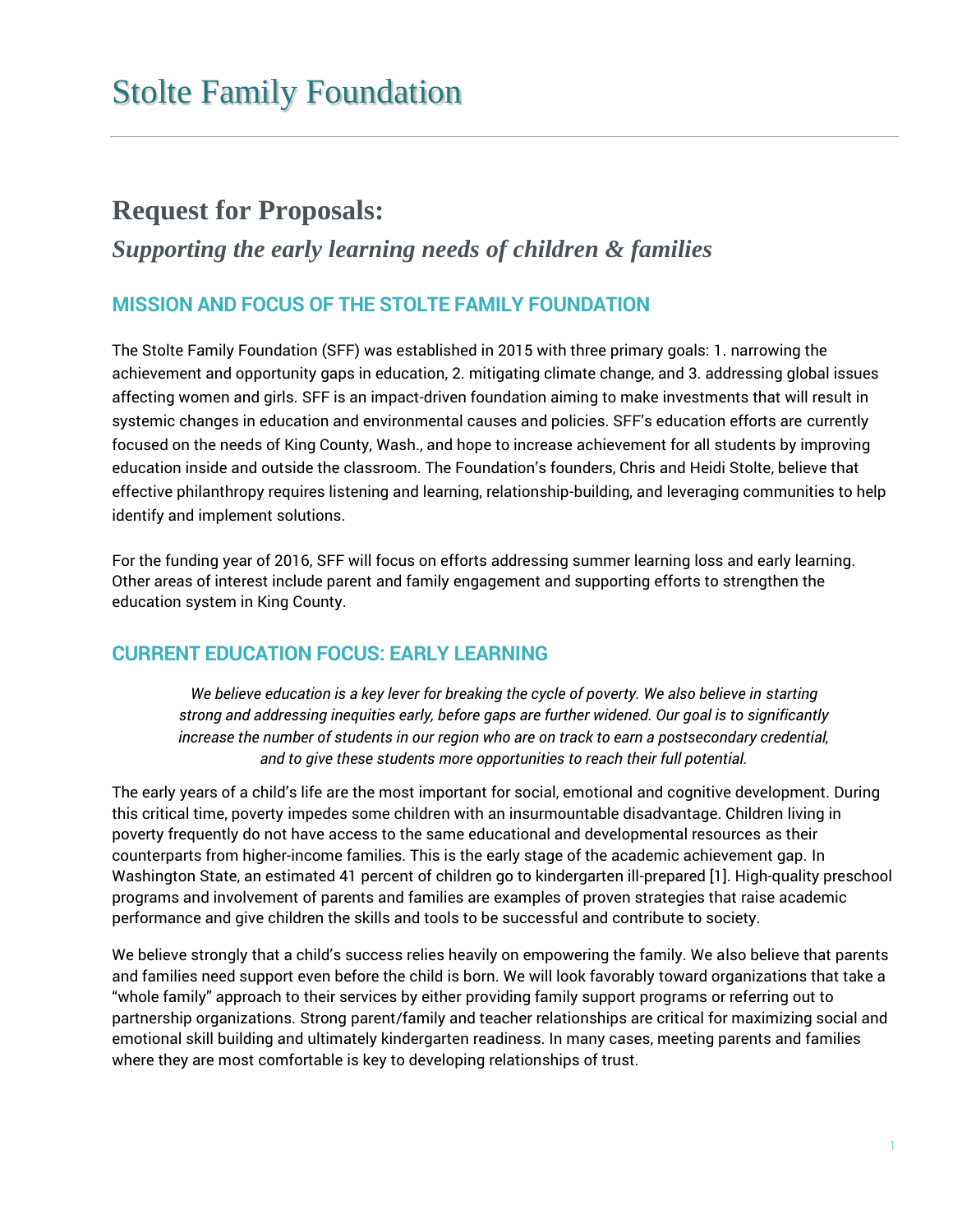**We will support organizations that utilize best practices and culturally competent approaches to supporting parents in the early years, so that their children are ready to learn. We will look favorably at opportunities that allow successful organizations to scale proven models of success and demonstrate innovation in the field.** 

SFF aims to partner with organizations as a funder with three primary goals in mind:

- 1. Strengthen approaches to educate and support parents as a child's first teacher
- 2. Invest in early learning programs that promote social and emotional development and kindergarten readiness
- 3. Advance opportunities for early learning innovation, research and system-building

## **EARLY LEARNING FUNDING PRIORITIES**

SFF will give priority to programs that:

- work strategically with age 0–5 populations most impacted by education achievement and opportunity gaps;
- demonstrate relationship building and active engagement of the whole family;
- utilize innovative and accessible program models that meet families where they are at, such as home visiting programs;
- are part of a larger system, therefore benefiting from partnerships, shared metrics and leveraging relationships in their work;
- use high-quality teaching curriculum with a commitment to professional development;
- employ best practice dosage and attendance standards, focused on long-lasting impact; and
- exhibit outcomes through established—or developing—systems of program evaluation.

## **2016–2017 EARLY LEARNING GRANT FUNDING AVAILABLE: \$500,000**

There are two types of funding available.

#### **Type One: General Operating and Program Support**

**Minimum Funding Request:** \$10,000 **Maximum Funding Request:** \$50,000

#### **Type Two: Capacity Building Partnership Opportunity**

**Funding Available:** \$75,000 - \$100,000 (2 partnership grants available)

Capacity Building funding will be considered for organizations who demonstrate an opportunity ripe for investment and scalability. The grant(s) may be awarded through multiyear investments. Organizations must demonstrate clear results and use of data to inform potential program growth. We define "scalable readiness" as a combination of demonstrated achievement in service, use of best practice, strong leadership commitment and mature, defined plans for expansion. If you are interested in applying for a Capacity Building Partnership grant, we require a phone call to discuss your funding opportunity. Please call Kim Wright, at 206.515.2136.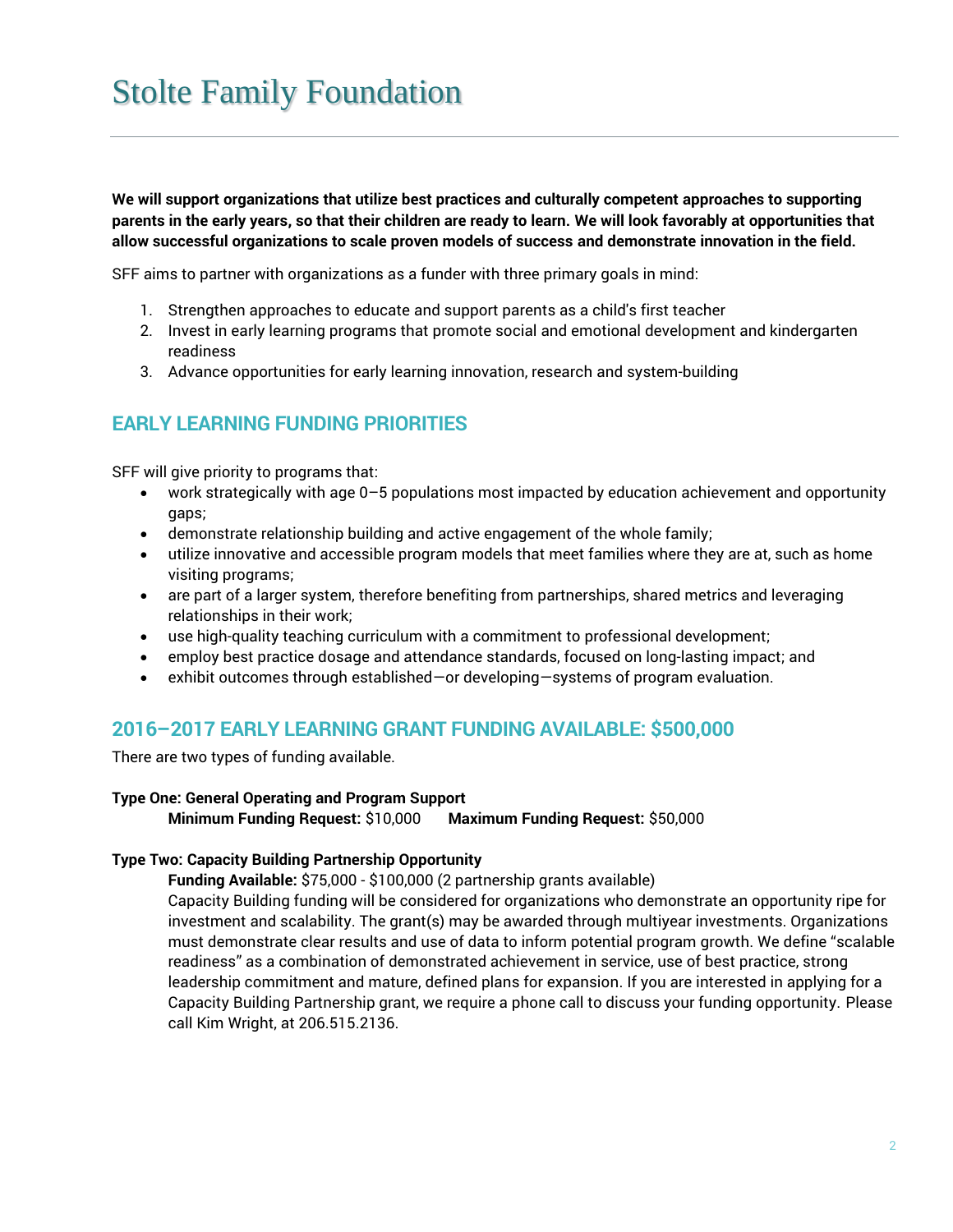#### **GRANT PERIOD**

Funding is available for the planning and delivery of 2017 programs. The grant period is December 2016– December 2017. A grant agreement and final report will be required of each grantee.

### **SCHEDULE**

Interested organizations must contact the SFF team to schedule a phone call to discuss proposal ideas and alignment to Foundation funding goals. Phone calls will be scheduled from August 1 to August 12. As SFF is partnering with Seattle Foundation, please contact Kim Wright (**[k.wright@seattlefoundation.org](mailto:k.wright@seattlefoundation.org)**) to discuss your eligibility and proposal ideas.

#### **All proposals and backup materials must be received by 5:00 p.m. on Thursday, August 25, 2016.**

Heidi Stolte, SFF President, and team will review proposals and will contact organizations for more information as needed. **We will conduct site visits to selected organizations in October.** Final grant decisions will be made in November and recipients will be notified in early December.

### **REQUIRED INFORMATION**

- Complete electronic grant application via Wells Fargo Private Bank.
	- $\circ$  Please identify Stolte Family Foundation as the name of the foundation from which you are seeking funds.
	- $\circ$  Please reference the Wells Fargo application requirements, requesting both organization and program-specific budgets and funding sources.

## **ELIGIBILITY – BY INVITATION ONLY**

- Applications will be accepted through invitation only.
- Applicant organizations must be located in King County and must qualify as tax exempt under the Internal Revenue Service Code or have a fiscal sponsor agreement in place.
- Programs eligible for funding must work strategically to address the needs of individuals who are disproportionately affected by the education opportunity and achievement gaps. Organizations should demonstrate a commitment to equity, work with diverse audiences, and have culturally competent staff.
- SFF will NOT consider grant requests for the following: individuals; organizations that discriminate on the basis of age, race, national origin, ethnicity, gender, disability, sexual orientation, political affiliation or religious belief; fundraising events such as walk-a-thons, tournaments, auctions and general fundraising solicitations; conference or seminar expenses; or scholarship or endowment funds.

Applications must be received by 5:00 p.m. on Thursday, August 25, 2016 by electronic application:

#### Use **[this link](https://www.grantrequest.com/SID_574/?SA=SNA&FID=35075)** to access the application